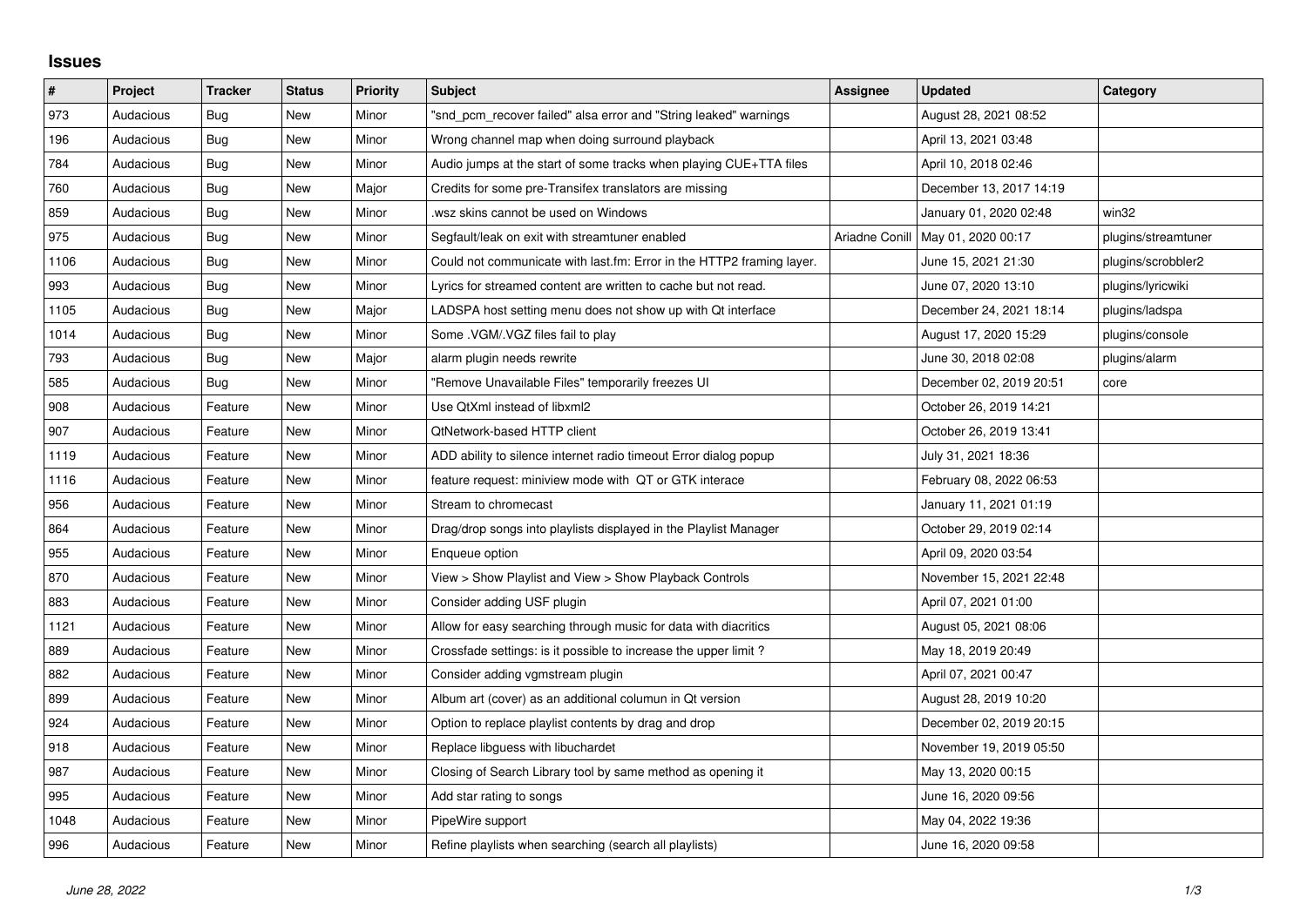| $\#$ | Project   | <b>Tracker</b> | <b>Status</b> | <b>Priority</b> | <b>Subject</b>                                                                                      | <b>Assignee</b> | <b>Updated</b>           | Category            |
|------|-----------|----------------|---------------|-----------------|-----------------------------------------------------------------------------------------------------|-----------------|--------------------------|---------------------|
| 1047 | Audacious | Feature        | New           | Minor           | Stop playing after any chosen track                                                                 |                 | December 29, 2020 01:23  |                     |
| 998  | Audacious | Feature        | New           | Trivial         | aacgain in aac / r128 in opus                                                                       |                 | June 01, 2021 10:44      |                     |
| 51   | Audacious | Feature        | New           | Minor           | Option to inhibit suspend                                                                           |                 | February 13, 2021 09:23  |                     |
| 1057 | Audacious | Feature        | New           | Minor           | Matroska (mka) chapter support                                                                      |                 | August 27, 2021 22:54    |                     |
| 1058 | Audacious | Feature        | New           | Minor           | Allow changing the language/locale in settings                                                      |                 | January 30, 2021 18:11   |                     |
| 1130 | Audacious | Feature        | New           | Minor           | folders for tabs in the playlist head (an enhancement suggestion, not a<br>bug)                     |                 | October 24, 2021 19:04   |                     |
| 1131 | Audacious | Feature        | New           | Minor           | Selection of songs via selection field/bar (as in Clementine)                                       |                 | October 31, 2021 12:41   |                     |
| 1011 | Audacious | Feature        | New           | Minor           | Visible separator of folders in the playlist                                                        |                 | July 18, 2020 16:10      |                     |
| 1134 | Audacious | Feature        | New           | Minor           | Web interface remote control                                                                        |                 | November 04, 2021 06:57  |                     |
| 1013 | Audacious | Feature        | New           | Minor           | Request re Album Art using music file metatag                                                       |                 | August 03, 2020 22:48    |                     |
| 1066 | Audacious | Feature        | New           | Minor           | Allow Equalizer window to be resized.                                                               |                 | February 11, 2021 10:05  |                     |
| 1067 | Audacious | Feature        | New           | Minor           | Equalizer adjustments are coarse.                                                                   |                 | February 11, 2021 10:09  |                     |
| 1071 | Audacious | Feature        | New           | Minor           | Linkage could be improved for packagers.                                                            |                 | March 31, 2021 00:32     |                     |
| 1091 | Audacious | Feature        | New           | Minor           | Built-in lyrics support                                                                             |                 | April 28, 2021 18:24     |                     |
| 1092 | Audacious | Feature        | New           | Minor           | Reread metadata on play option                                                                      |                 | April 30, 2021 03:35     |                     |
| 1148 | Audacious | Feature        | New           | Minor           | Save the dimensions of the open-file dialogue window                                                |                 | January 18, 2022 14:43   |                     |
| 1151 | Audacious | Feature        | New           | Minor           | Load balance XSPF tracks with multiple location URIs                                                |                 | January 28, 2022 19:10   |                     |
| 1093 | Audacious | Feature        | New           | Minor           | Make the Song Dialog (Qt) window wider by default                                                   |                 | May 17, 2021 15:36       |                     |
| 1095 | Audacious | Feature        | New           | Minor           | Ctrl + $Z$ / R to undo / redo changes to playlist                                                   |                 | May 07, 2021 18:42       |                     |
| 1099 | Audacious | Feature        | New           | Minor           | Per-track ReplayGain shouldn't be enabled by default                                                |                 | May 09, 2021 13:41       |                     |
| 1096 | Audacious | Feature        | New           | Minor           | Calculate and show selection stats in the status bar                                                |                 | May 10, 2021 03:06       |                     |
| 1097 | Audacious | Feature        | New           | Minor           | Replace the volume button with a horizontal scale                                                   |                 | May 17, 2021 00:21       |                     |
| 873  | Audacious | Feature        | New           | Minor           | Optionally make "previous track" restart current track                                              |                 | June 08, 2021 22:55      |                     |
| 1160 | Audacious | Feature        | New           | Minor           | Ogg Opus support for streams                                                                        |                 | March 11, 2022 18:09     |                     |
| 1170 | Audacious | Feature        | New           | Minor           | Playback mode button                                                                                |                 | April 22, 2022 16:01     |                     |
| 500  | Audacious | Feature        | New           | Minor           | fullscreen album art                                                                                |                 | April 08, 2020 19:17     |                     |
| 1101 | Audacious | Feature        | New           | Major           | Please add media shortcut keys for Windows 10                                                       |                 | December 03, 2021 16:31  | win32               |
| 969  | Audacious | Feature        | New           | Minor           | streamtuner plugin: Please add column-sortability, or at least sort<br>alphabetically by 1st column |                 | June 16, 2020 09:54      | plugins/streamtuner |
| 1088 | Audacious | Feature        | New           | Minor           | plugin: status icon: ADD option to select tray mouse Middle Click action                            |                 | April 11, 2021 12:05     | plugins/statusicon  |
| 943  | Audacious | Feature        | New           | Minor           | Being able to add several folders to the library, and arrange that<br>Audacious recognizes symlinks |                 | March 23, 2020 15:41     | plugins/search tool |
| 429  | Audacious | Feature        | New           | Minor           | Please enable scrobbling to libre.fm in Scrobbler 2.0                                               |                 | September 02, 2019 10:35 | plugins/scrobbler2  |